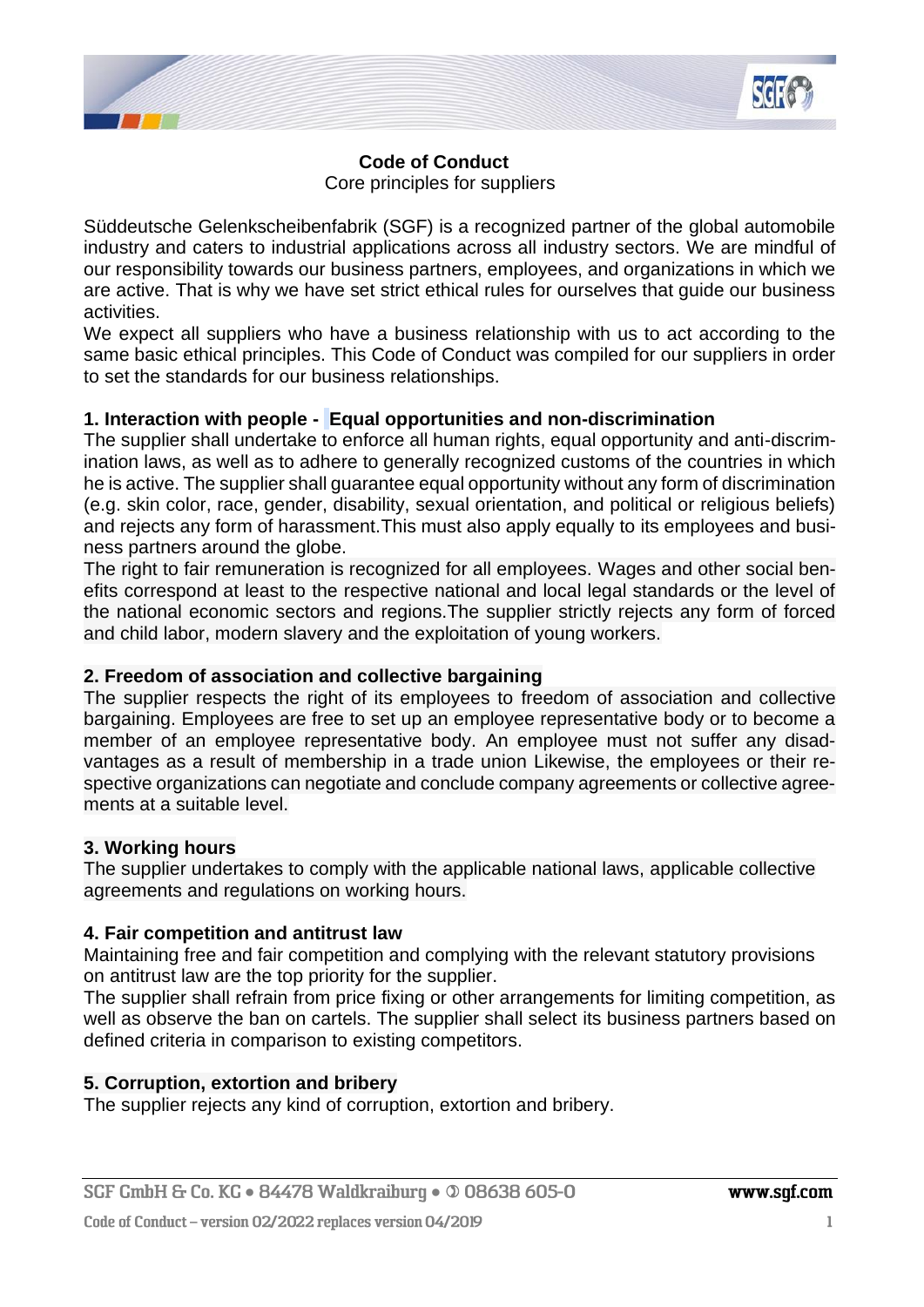

Business relationships and activities with clients and suppliers shall be comprehensively documented. The acceptance, submission, and requesting of bribes or unfair advantages with regard to business partners are to be avoided at all costs.

When dealing with international relationships, the supplier has to pay attention to the guidelines on foreign economic legislation, tax legislation, and customs laws in the corresponding countries.

#### **6. Conflicts of Interest**

A conflict of interest exists when the private interests of an employee collide with the interests of their employer or there is a possibility of this. The supplier's employees are committed to the well-being of their company. The supplier will trust that all employees of its company make their decisions exclusively on the basis of factual criteria and do not allow themselves to be influenced by personal interests and relationships.

## **7. Occupational health and safety**

The supplier has to adhere to prevailing occupational health and safety regulations and to ensure a safe and healthy working environment in order to maintain employees' health and to avoid accidents, injuries, and work-related illnesses.

In order to ensure an optimal working environment, fair working conditions, work safety, and the facilitation of work are crucial.

#### **8. Environmental protection**

The supplier has to develop, design, and produce its products and manufacturing processes in a manner that conserves resources and protects the environment. In this regard, the objective is to avoid sustainably endanger people, animals and plants, soil, water, the atmosphere, species diversity and cultural and other material assets. When planning for new business premises and operational equipment, the supplier shall undertake to design them in a manner that is energy-efficient and also conserves the environment.

#### **9. Privacy and data protection**

The supplier undertakes to comply with the laws on data protection and data security with regard to all business and personal data of its employees (protection of privacy) as well as its business partners, customers and suppliers.

#### **10. Whistleblowing - protection from retaliation**

The supplier is responsible for establishing an effective grievance mechanism at operational level to report potential violations of this Code and supplier's own Code of Conduct. The supplier will protect the confidentiality of whistleblowers and prohibit retaliation.

#### **11. Dialog with business partners**

The supplier shall relay the basic principles specified in this Code of Conduct to his subcontractors and other business partners and shall require them to act according to these standards at all times.